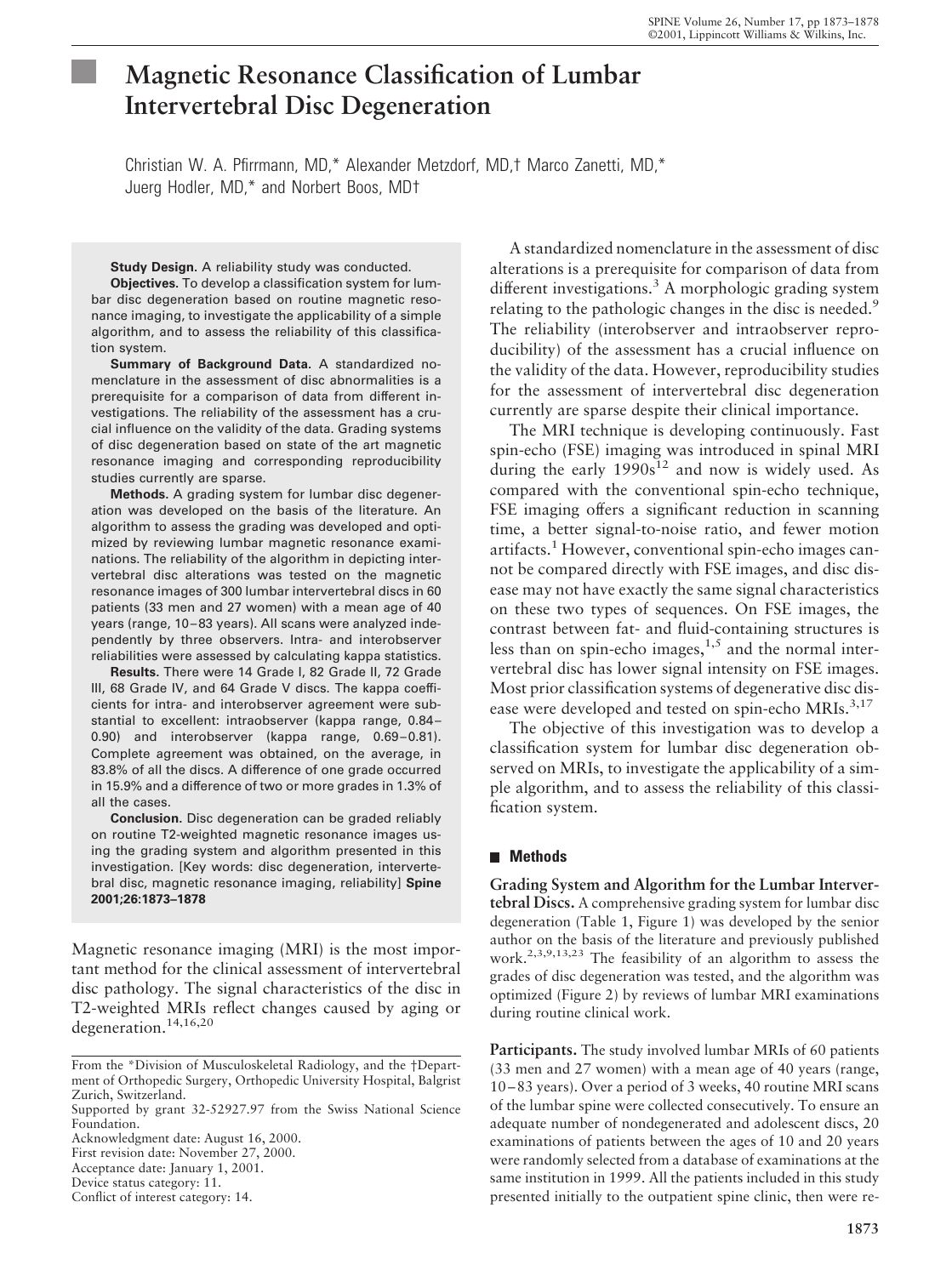|  |  | Table 1. Classification of Disc Degeneration* |  |  |  |
|--|--|-----------------------------------------------|--|--|--|
|--|--|-----------------------------------------------|--|--|--|

| Grade          | Structure                                         | Distinction of<br>Nucleus and Anulus | Signal Intensity                                   | Height of Intervertebral Disc  |
|----------------|---------------------------------------------------|--------------------------------------|----------------------------------------------------|--------------------------------|
|                | Homogeneous, bright white                         | Clear                                | Hyperintense, isointense to<br>cerebrospinal fluid | Normal                         |
| $\mathbf{H}$   | Inhomogeneous with or<br>without horizontal bands | Clear                                | Hyperintense, isointense to<br>cerebrospinal fluid | Normal                         |
| $\mathbf{III}$ | Inhomogeneous, gray                               | Unclear                              | Intermediate                                       | Normal to slightly decreased   |
| IV             | Inhomogeneous, gray to black                      | Lost                                 | Intermediate to hypointense                        | Normal to moderately decreased |
| V              | Inhomogeneous, black                              | Lost                                 | Hypointense                                        | Collapsed disc space           |

ferred for a lumbar MRI. None of these examinations were used for the development and optimization of the algorithm.

**Imaging Technique.** The MRIs of the lumbar spine were performed on a 1-T scanner (Siemens Impact Expert; Siemens Medical Systems, Erlangen, Germany) using a dedicated receive only spine coil. The imaging protocol included sagittal T1-weighted spin-echo (repetition time [TR] 700 msec/echo time [TE] 12 msec) and T2-weighted FSE (TR 5000 msec/TE 130 msec) images with the following parameters: matrix,  $512 \times 225$ ; field of view,  $225 \times 300$  mm; slice thickness, 4 mm; interslice gap, 0.8 mm; number of excitations, 4; echo train length (ETL), 15 (the first echo of this sequence is discarded), and axial T2-weighted axial FSE scans (TR 5000 msec/TE 72 msec; matrix,  $210 \times 256$ ; field of view,  $150 \times 150$  mm; interslice gap, 0.8 mm; number of excitations, 2; echo train length, 7). All the sequences were acquired without fat saturation.

**Image Assessment.** Three observers with different levels of experience analyzing spinal MRIs (*i.e.*, an orthopedic surgeon, a fellowship-trained musculoskeletal radiologist, and a musculoskeletal senior staff radiologist) graded each of the 300 lumbar intervertebral discs on the T2-weighted sagittal images. The observers were not involved in the development of the grading system and the algorithm. In all, 60 selected MRIs were randomly ordered in three sets of 20 MRIs and interpreted independently by the three observers. Each observer was allowed to review only one set per day to avoid rater fatigue. The choice of 20 scans represented the usual number of spinal MRIs read on a daily basis. All the MRIs were analyzed by the observers on a separate occasion, with a minimum interval of 1 week. The observers were asked to follow the algorithm strictly as given. A handout of the classification system (Table 1), the algorithm (Figure 2), and a set of sample MRIs (Figure 1) was available to the raters during the image review. To obtain a reference grade for each disc, a consensus readout was performed after all the data were collected.

**Data Analysis.** The reliability of the MRI evaluations was estimated using agreement percentage and kappa statistics within raters (intraobserver reliability) and between raters (interobserver reliability).<sup>4</sup> According to Landis and Koch,<sup>11</sup> the agreement was rated as follows: kappa 0 to 0.2 indicated slight agreement, 0.21 to 0.4 fair agreement, 0.41 to 0.60 moderate agreement, 0.61 to 0.8 substantial agreement, and 0.81 upward excellent agreement. With this rating, absolute agreement would be 1. Frequency of disagreement was calculated for each grade.

#### **Results**

**Grades of Disc Degeneration in the Study Population** Altogether, 300 lumbar discs were analyzed in a study population of 60 individuals. The number of disc degeneration grades assessed by each reader are summarized in Table 2. The consensus reading resulted in 14 Grade I discs (5%), 82 Grade II discs (27%), 72 Grade III discs

(24%), 68 Grade IV (23%), and 64 Grade V discs (21%).

#### **Intraobserver Agreement**

The results of the intraobserver agreement are summarized in Table 3. Intraobserver agreement was "excellent" for all three readers, with kappa values ranging from 0.84 to 0.90. Complete intraobserver agreement was achieved in a range from 264 (88%) to 277 (92.3%) of 300 discs. All but one disagreement were within one grade of difference, with a range of 23 (7.7%) to 35 (11.7%) discs.

#### **Interobserver Agreement**

As expected, interobserver agreement was somewhat lower than intraobserver agreement (Table 3). Nevertheless, the agreement ranged from substantial to excellent, with kappa values ranging from 0.69 to 0.81. Complete agreement was achieved in a range from 233 (77.7%) to 257 (85.7%) of all 300 discs. A difference of one grade occurred in 43 (14.3%) to 71 (23.7%) assessments of the discs, a difference of two grades in two discs (0.7%), and a difference of three grades in one disc (0.3%).

## **Evaluation of Distinction Between Grades and Analysis of Disagreement**

The relation between the frequency of the different disc degeneration grades in the study population and the frequency of disagreement is displayed in Table 4. The relative disagreement shows a fairly even distribution among grades, indicating that the proposed grading system has good discrimination ability. However, disagreement was more frequent between Grades I and II in terms of inter- and intraobserver agreement, and between Grades III and IV in terms of interobserver agreement. The cases with disagreements of two and three grades referred to disc spaces with marked narrowing of the disc height and normal to slightly decreased signal of the nucleus. The case with a disagreement of three grades referred to a transitional vertebra at the lumbosacral junction. The fifth lum-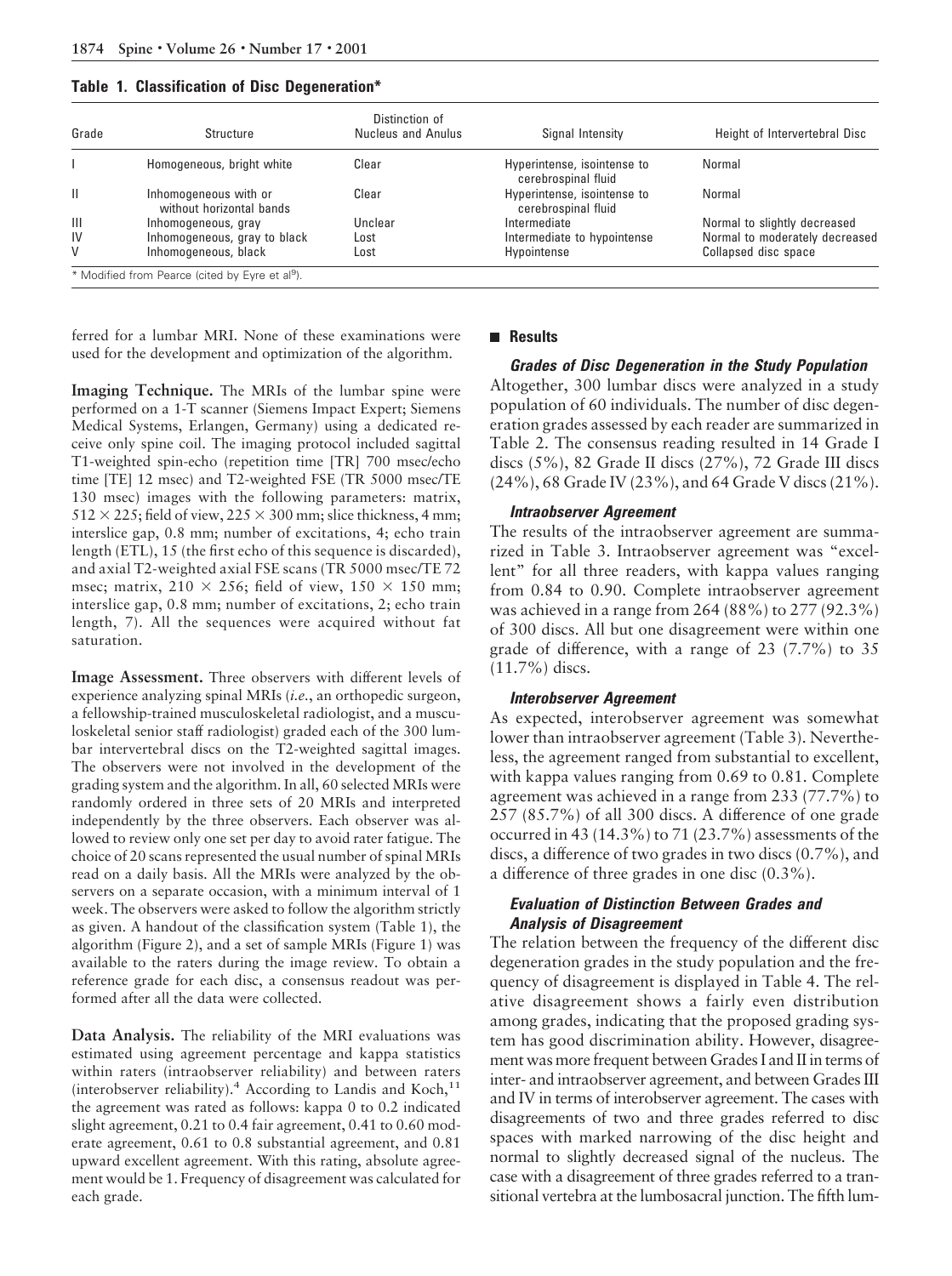

Figure 1. **A–E**, Grading system for the assessment of lumbar disc degeneration. Grade I: The structure of the disc is homogeneous, with a bright hyperintense white signal intensity and a normal disc height. Grade II: The structure of the disc is inhomogeneous, with a hyperintense white signal. The distinction between nucleus and anulus is clear, and the disc height is normal, with or without horizontal gray bands. Grade III: The structure of the disc is inhomogeneous, with an intermediate gray signal intensity. The distinction between nucleus and anulus is unclear, and the disc height is normal or slightly decreased. Grade IV: The structure of the disc is inhomogeneous, with an hypointense dark gray signal intensity. The distinction between nucleus and anulus is lost, and the disc height is normal or moderately decreased. Grade V: The structure of the disc is inhomogeneous, with a hypointense black signal intensity. The distinction between nucleus and anulus is lost, and the disc space is collapsed. Grading is performed on T2-weighted midsagittal (repetition time 5000 msec/echo time 130 msec) fast spin-echo images.

bar vertebral body was partially sacralized with a hypoplastic L5–S1 disc. Despite the signal characteristics of a Grade II disc, it was read as Grade V by two readers because of the markedly smaller disc space.

## **Discussion**

A number of morphologic grading systems for lumbar disc degeneration have been proposed.<sup>10</sup> Most previous classification systems and reliability studies of lumbar disc abnormalities on MRI have focused on the posterior aspect of the disc, distinguishing among bulging, protrusion, and extrusion.<sup>3</sup> Studies focusing on the MRI characteristics of the disc structure are rare.17 The current grading system and algorithm are based on MRI signal intensity, disc structure, distinction between nucleus and anulus, and disc height. The latter is important for distinguishing between Grades IV and V discs. For Grades III and IV, the disc height is not a discriminative feature. Changes in the vertebral body marrow adjacent to the intervertebral disc were not included in this algorithm because they can be well characterized by the three types that Modic et al suggested.<sup>15</sup> The current authors suggest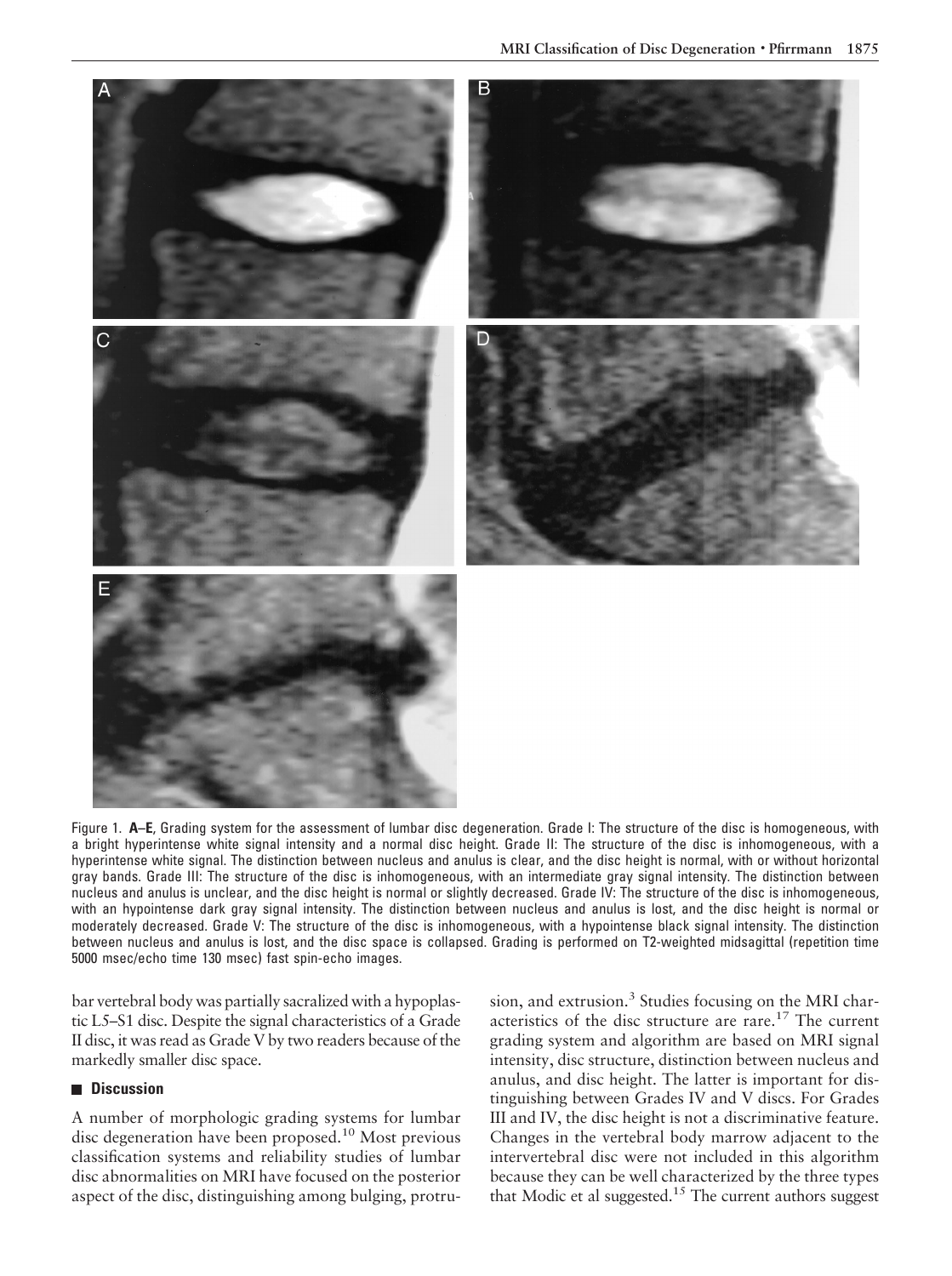

Figure 2. Algorithm for the grading system and for the assessment of the lumbar disc degeneration grade.

adding the Modic classification (Types 1–3) to their grading system for further specification of a degenerated intervertebral disc in the case of concomitant bone marrow changes.

The signal intensity of the disc in relation to chemical composition and histologic changes has been studied.<sup>18,21</sup> The signal loss of the disc on T2-weighted MRIs correlates with the progressive degenerative changes of the intervertebral disc.<sup>14</sup> The brightness of the nucleus has been shown to correlate directly with the proteoglycan concentration, but not with the water or collagen

**Table 2. Assigned and Consensus Grades for Three Observers**

|                | Grades  |          |          |          |          |  |  |
|----------------|---------|----------|----------|----------|----------|--|--|
| Observer       |         | Ш        | Ш        | IV       | V        |  |  |
| A1             | 18      | 85       | 74       | 66       | 57       |  |  |
| A2             | 17      | 78       | 84       | 68       | 53       |  |  |
| B <sub>1</sub> | 15      | 74       | 76       | 71       | 64       |  |  |
| <b>B2</b>      | 15      | 75       | 81       | 64       | 65       |  |  |
| C1             | 11      | 84       | 63       | 67       | 75       |  |  |
| C <sub>2</sub> |         | 94       | 57       | 70       | 72       |  |  |
| Consensus:     | 14 (5%) | 82 (27%) | 72 (24%) | 68 (23%) | 64 (21%) |  |  |

**Table 3. Intra- and Interobserver Reliability\***

|               |       |     |           | Disagreement |       |   |             |   |             |
|---------------|-------|-----|-----------|--------------|-------|---|-------------|---|-------------|
|               |       |     | Agreement |              | Grade |   | 2<br>Grades |   | 3<br>Grades |
| Observers     | Kappa | n   | $\%$      | n            | $\%$  | n | $\%$        | n | $\%$        |
| Intraobserver |       |     |           |              |       |   |             |   |             |
| $A(1-2)$      | 0.90  | 277 | 92.3      | 23           | 7.7   | O | 0.0         | 0 | 0           |
| $B(1-2)$      | 0.90  | 276 | 92.0      | 24           | 8.0   | 0 | 0.0         | 0 | 0           |
| $C(1-2)$      | 0.84  | 264 | 88.0      | 35           | 11.7  | 1 | 0.3         | 0 | 0           |
| Interobserver |       |     |           |              |       |   |             |   |             |
| $A1 - B1$     | 0.79  | 252 | 84.0      | 47           | 15.7  | 0 | 0.0         | 1 | 0.3         |
| $A1 - C1$     | 0.74  | 240 | 80.0      | 57           | 19.0  | 2 | 0.7         |   | 0.3         |
| $B1 - C1$     | 0.81  | 255 | 85.0      | 44           | 14.7  | 1 | 0.3         | 0 | 0.0         |

content.<sup>16</sup> Variations in disc hydration or composition can be detected noninvasively by quantitative MRI in studies of cohorts with sufficient accuracy.<sup>2</sup> Recent studies have used MRI to assess disc degeneration *in vivo* with regard to potential risk factors. At this writing, no formally tested classification is available from the literature. Brant-Zawadzki et al<sup>3</sup> emphasized the need for a comprehensive standardized terminology.

In this study, the authors proposed a classification system for gross morphology of the lumbar intervertebral disc. This grading system is an extension of the preliminary work by Pearce et al.<sup>9,16,23</sup> The MRI grading system is based on a gross morphology grading scheme. Previous evaluation reported it to be reliable for assessing gross (macroscopic) disc morphology.23 The concordance of this classification system with morphologic and MRI changes also was reported to be high.<sup>9</sup> Analysis of the biochemical changes on the same specimens has suggested that MRI reflects the proteoglycan content of the nucleus more closely than gross tissue morphology.<sup>22</sup>

Observer variability of lumbar degenerative disease has been studied with various imaging techniques. $6-8$ With MRI, values of agreement on disc degeneration show a high variation in the literature depending on the variable investigated. Brant-Zawadzki et al<sup>3</sup> reported kappa values of 0.58 to 0.71 for determining the degree of "disc extension beyond the interspace" depending on two different nomenclatures. In a study by Raininko et al,  $^{17}$  the observer variability for the signal intensity of the nuclear complex ranged from 0.65 to 0.94. In the study of Weishaupt et  $al^{24}$  investigating asymptomatic volunteers, the kappa value for grading disc morphology was 0.84 and 0.79. The intra- and interobserver reliability in the current study (kappa, 0.69–0.90) is well in line with the reliability found for grading gross morphology (kappa,  $0.67-0.94$ ).<sup>23</sup> No obvious differences were seen between the three readers despite their different backgrounds and levels of experience.

The frequency of disagreement in discriminating grades was fairly uniform among the different levels and almost limited to one degree. This indicates the absence of a weak spot for the grading system and the algorithm. However, a slightly higher frequency of disagreement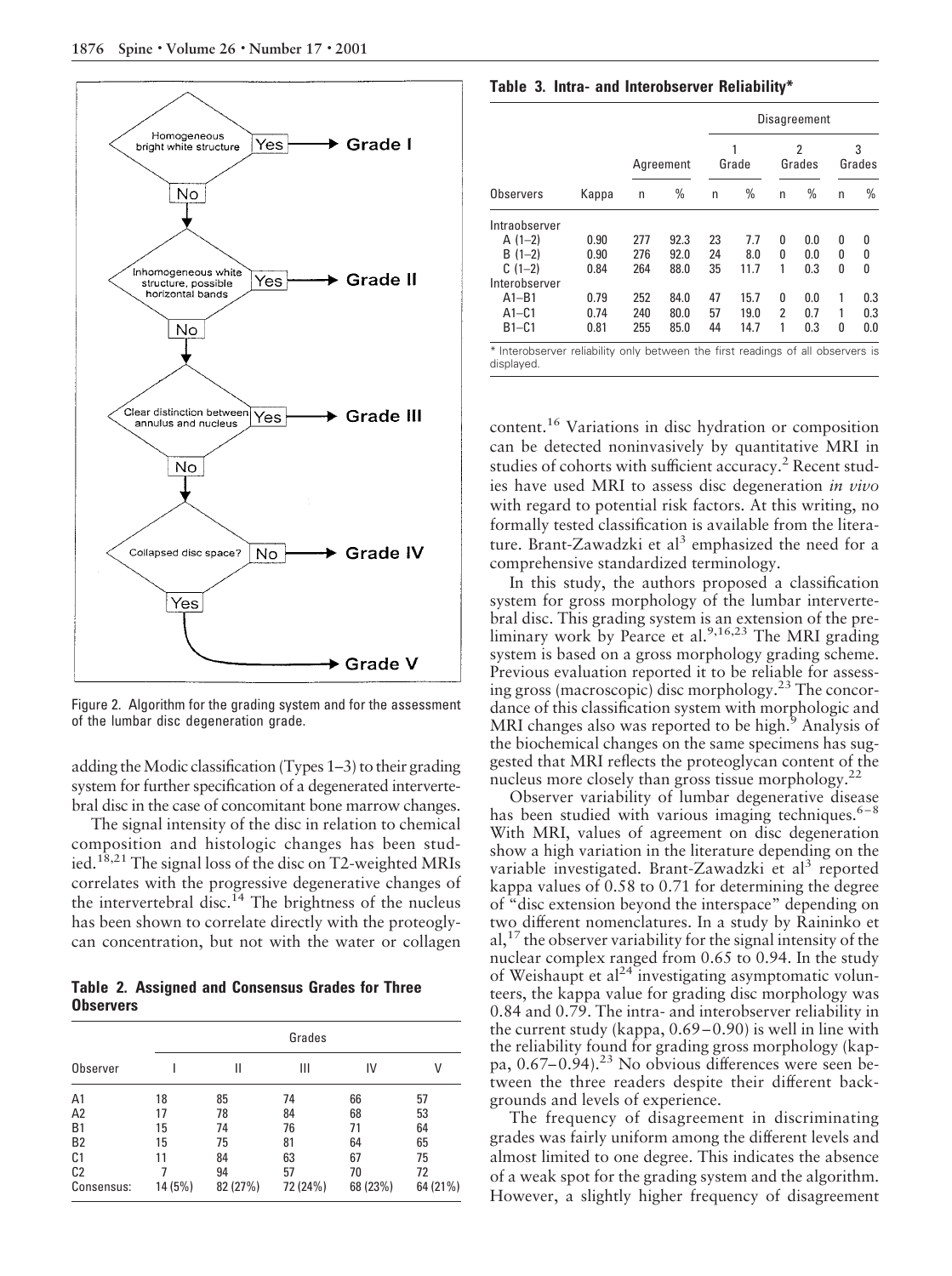|                              |              |          | Intraobserver Disagreement Range | Interobserver Disagreement Range |               |  |
|------------------------------|--------------|----------|----------------------------------|----------------------------------|---------------|--|
| Grades                       | Consensus* n | n        | Consensus (%)                    | n                                | Consensus (%) |  |
| Disagreement in one grade    |              |          |                                  |                                  |               |  |
| Grades I and II              | 96           | $3 - 12$ | $3 - 13$                         | $10 - 16$                        | $10 - 17$     |  |
| Grades II and III            | 154          | $7 - 8$  | $5 - 5$                          | $7 - 17$                         | $5 - 11$      |  |
| Grades III and IV            | 140          | $7 - 8$  | $5 - 6$                          | $7 - 24$                         | $5 - 17$      |  |
| Grades IV and V              | 132          | $4 - 8$  | $3 - 6$                          | $7 - 9$                          | $5 - 7$       |  |
| Disagreement in two grades   |              |          |                                  |                                  |               |  |
| Grades III and V             | 136          | $0 - 1$  | $0 - 1$                          | $0 - 2$                          | $0 - 1$       |  |
| Disagreement in three grades |              |          |                                  |                                  |               |  |
| Grades II and V              | 146          | 0        | $0 - 1$                          | $0 - 1$                          | $0 - 1$       |  |

**Table 4. Influence of Category (Grades I to IV) on Intra- and Interobserver Reliability**

\* Total number of discs assigned in the consensus reading for the two grades compared.

was observed between Grades I and II, and between Grades III and IV. This can be explained by the main discriminating features between these grades (homogeneous *versus* inhomogeneous bright nucleus for Grades I and II and the possibility of differentiating the anulus and nucleus for Grades III and IV), which are subject to a larger scope of interpretation than for the other grades. The difficulty grading a hypoplastic intervertebral disc in a case with a partially sacralized L5 vertebral body, which resulted in a Grade V assessment because of the marked smaller disc space despite the signal characteristics of a Grade II disc, could have been eliminated with the strict use of the algorithm. Other reasons for a high signal in the intervertebral disc, such as a localized fluid collection in a fissure or the vacuum phenomenon,<sup>19</sup> could be rare but potential pitfalls for the assessment of the disc grade. These rare pitfalls can be avoided in equivocal cases when the characteristics of disc structure, the MRI signal intensity, the distinction between nucleus and anulus, and the disc height are considered simultaneously.

In conclusion, this study describes a grading system for the assessment of lumbar disc degeneration in form of a simple algorithm using contemporary MRI technique. The system is comprehensive, with intra- and interobserver reliability sufficient to discriminate between the different grades. This grading system therefore provides a standardized and reliable assessment of MRI disc morphology for research and clinical purposes.

#### **Key Points**

• This study suggests a grading system for the assessment of lumbar disc degeneration in the form of a simple algorithm using contemporary MRI technique.

- The system is comprehensive, with intra- and interobserver reliability sufficient to discriminate the different grades.
- This grading system therefore provides a standardized and reliable assessment of MRI disc morphology for research and clinical purposes.

#### **References**

- 1. Atlas SW, Hackney DB, Listerud J. Fast spin-echo imaging of the brain and spine. Magn Reson Q 1993;9:61–83.
- 2. Boos N, Wallin A, Schmucker T, et al. Quantitative MR imaging of lumbar intervertebral disc and vertebral bodies: methodology, reproducibility, and preliminary results. Magn Reson Imaging 1994;12:577–87.
- 3. Brant-Zawadzki MN, Jensen MC, Obuchowski N, et al. Interobserver and intraobserver variability in interpretation of lumbar disc abnormalities: a comparison of two nomenclatures. Spine 1995;20:1257–63, discussion 64.
- 4. Cohen JA. A coefficient of agreement for nominal scales. Educ Psychol Measurement 1960;20:37–46.
- 5. Constable RT, Anderson AW, Zhong J, et al. Factors influencing contrast in fast spin-echo MR imaging. Magn Reson Imaging 1992;10:497–511.
- 6. Coste J, Judet O, Barre O, et al. Inter- and intraobserver variability in the interpretation of computed tomography of the lumbar spine. J Clin Epidemiol 1994;47:375–81.
- 7. Coste J, Paolaggi JB, Spira A. Reliability of interpretation of plain lumbar spine radiographs in benign, mechanical low back pain. Spine 1991;16: 426–8.
- 8. Deyo RA, McNiesh LM, Cone RO. Observer variability in the interpretation of lumbar spine radiographs. Arthritis Rheum 1985;28:1066–70.
- 9. Eyre D, Benya P, Buckwalter J, et al. Intervertebral disk: Part B. Basic science perspectives. In: Frymoyer JW, Gordon SL, eds. New Perspectives on Low Back Pain. Park Ridge, IL: American Academy of Orthopaedic Surgeons, 1989.
- 10. Friberg S, Hirsch C. Anatomical and clinical studies on lumbar disc degeneration. Acta Orthop Scand 1949;19:222–42.
- 11. Landis RJ, Koch GG. The measurement of observer agreement for categorical data. Biometrics 1977;33:159–74.
- 12. Listerud J, Einstein S, Outwater E, et al. First principles of fast spin echo. Magn Reson Q 1992;8:199–244.
- 13. Masaryk TJ, Ross JS, Modic MT, et al. High-resolution MR imaging of sequestered lumbar intervertebral disks. AJR Am J Roentgenol 1988;150: 1155–62.
- 14. Modic MT, Masaryk TJ, Ross JS, et al. Imaging of degenerative disk disease. Radiology 1988;168:177–86.
- 15. Modic MT, Steinberg PM, Ross JS, et al. Degenerative disk disease: assessment of changes in vertebral body marrow with MR imaging. Radiology 1988;166:193–9.
- 16. Pearce RH, Thompson JP, Bebault GM, et al. Magnetic resonance imaging reflects the chemical changes of aging degeneration in the human intervertebral disk. J Rheumatol Suppl 1991;27:42–3.
- 17. Raininko R, Manninen H, Battie MC, et al. Observer variability in the assessment of disc degeneration on magnetic resonance images of the lumbar and thoracic spine. Spine 1995;20:1029–35.
- 18. Schiebler ML, Camerino VJ, Fallon, MD, et al. *In vivo* and *ex vivo* magnetic resonance imaging evaluation of early disc degeneration with histopathologic correlation. Spine 1991;16:635–40.
- 19. Schweitzer ME, el-Noueam KI. Vacuum disc: frequency of high signal intensity on T2-weighted MR images. Skeletal Radiol 1998;27:83–6.
- 20. Sether LA, Yu S, Haughton VM, et al. Intervertebral disk: normal age-related changes in MR signal intensity. Radiology 1990;177:385–8.